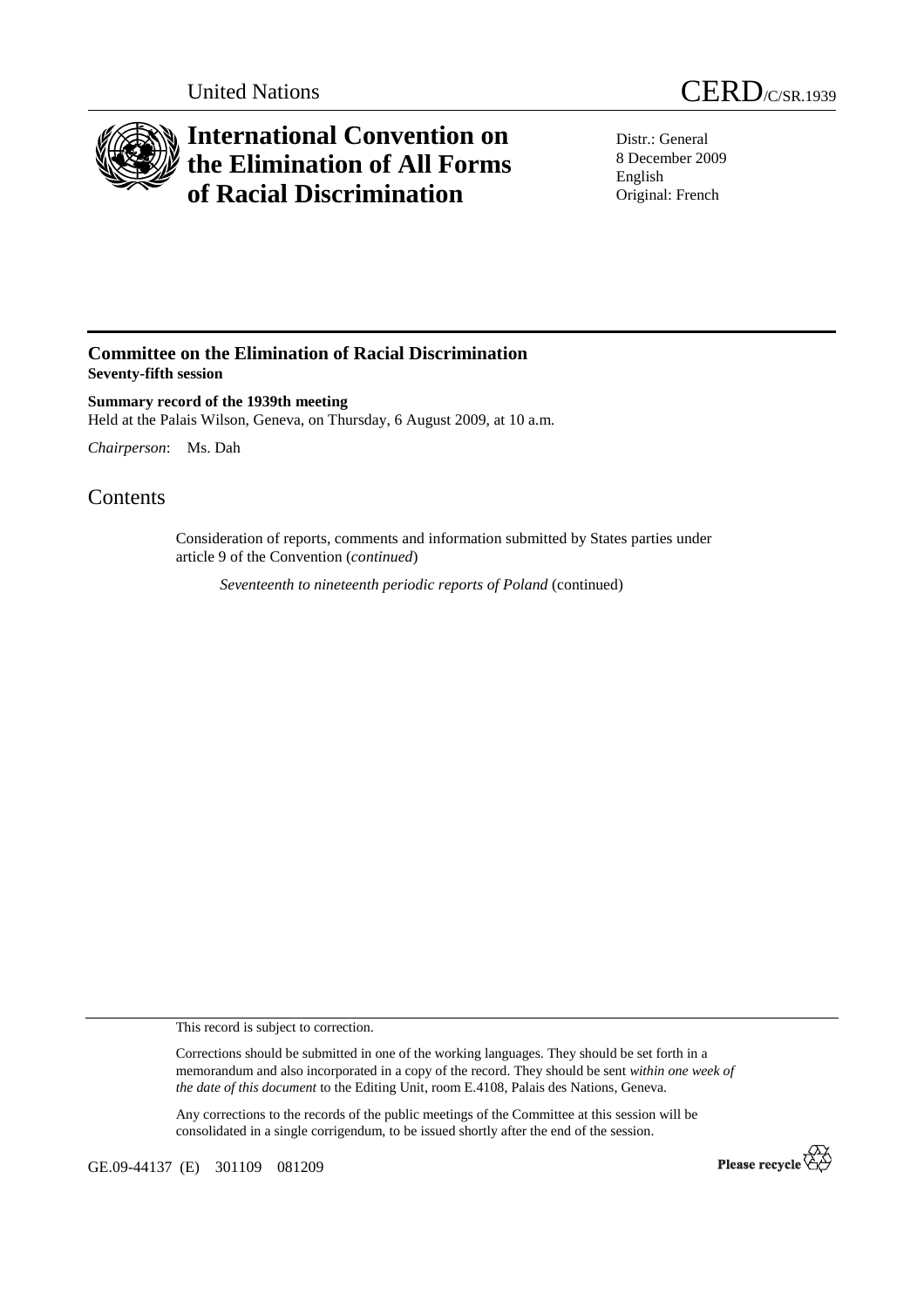*The meeting was called to order at 10.10 a.m.* 

## **Consideration of reports, comments and information submitted by States parties under article 9 of the Convention** (agenda item 5) (*continued*)

*Seventeenth to nineteenth periodic reports of Poland* (continued) (CERD/C/POL/19; HRI/CORE/POL/2009; list of issues, document without symbol distributed in the meeting in English only)

1. *At the invitation of the Chairperson, the members of the delegation of Poland took places at the Committee table*.

2. **Mr. Rzemieniewski** (Poland) said that the Act of 6 January 2005 on National and Ethnic Minorities and Regional Language defined members of a national minority as individuals who lived on Polish territory, had long, lasting and solid ties with Poland (their ancestors must have lived in Poland for at least 100 years), presented specific ethnic, cultural, religious and linguistic characteristics, were in sufficient numbers and were determined to maintain the characteristics that made up their identity, such as culture, traditions, religion and language. In Poland, a national minority, unlike an ethnic minority, must also identify with a nation organized in the framework of an existing State.

3. Poland made no distinction between the rights of national and ethnic minorities and that the only differences related to questions of terminology. In Poland there was only one regional language, Kashubian (CERD/C/POL/19, para. 227), recognized as such under the European Charter for Regional or Minority Languages. That language, close to Polish and long thought of as a dialect, was legally protected by the State as a regional language. The Kashubians were deeply attached to their language and the number of schools in which it was taught had greatly increased in past years. Poland had two private radio stations, one Belarusian and the other Kashubian.

4. In the past, national and ethnic minorities had made up some 30 to 50 per cent of the Polish population. As a result of border changes and the extermination of Roma people and Jews by the Nazi State during the Second World War, minorities had represented, for a time, only a very small number of people. It was true that the figures showed a drop in the number of people belonging to minorities but the number of minorities itself, 13, had not changed.

5. In reply to Mr. Avtonomov, who had asked why, according to the national census of 2002 (para. 82), there were 43 Karaims, when data from the 1980s suggested there had been approximately 100, Mr. Rzemieniewski said that the 2002 census had, for the first time, included a direct question on membership of an ethnic minority. This had provided a more accurate count of people belonging to that minority. Indeed, some minorities tended to assimilate very quickly, which was one reason why the Polish Government was trying to contain the problem by lending them legal protection. That tendency did not apply to the Karaims, a highly dynamic, well-educated minority with a high percentage of graduates. There had been no change in the make-up of the Karaite community over the past years.

6. With regard to the involvement of representatives of national and ethnic minorities in public life, he said that Polish electoral legislation was among the few in the world that allowed members of national minorities to vote in presidential elections, elections to the lower house and senate, municipal and district council elections, as well as direct elections for municipal officials and city and town mayors. They also voted in national and local referendums. Ethnic parties were not banned but simply did not exist in Poland.

7. With regard to the activities of ethnic communities in local government bodies, he said that the Belarusian minority had a national electoral committee that was highly successful in the region where that minority had a major presence. Members of minorities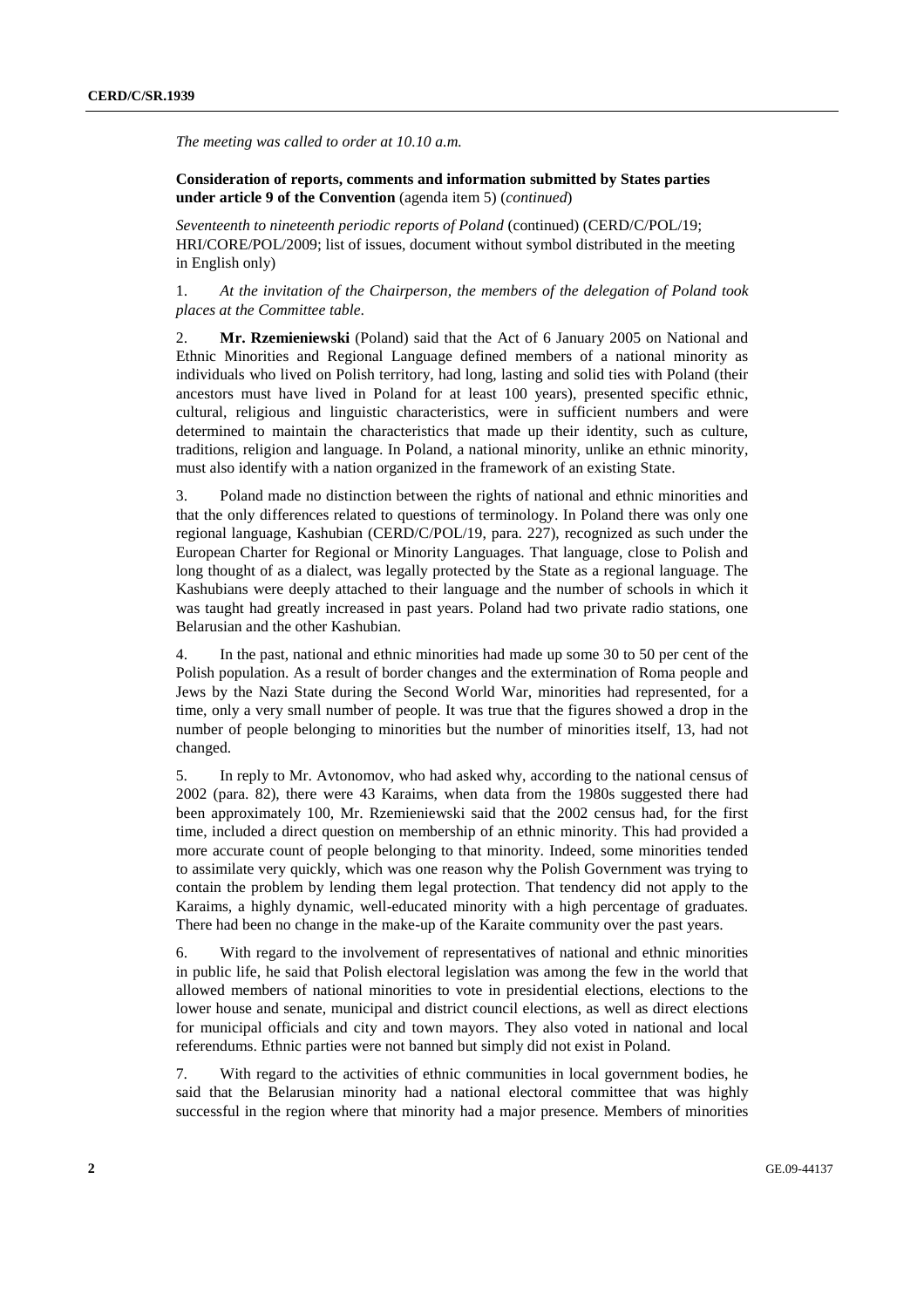had access to public services, voted in referendums and had the same rights as Poles. In addition, regional and minority languages could be used in dealings with the public administration where those minorities represented at least 25 per cent of the population of a given municipality or region.

8. **Ms. Ploszajska** (Poland) said that minority languages were considered an asset in Poland, which was why the State had given them legal protection, especially in the field of education. Article 35 of the Constitution stipulated that members of national or ethnic minorities could learn and study in their mother tongue. Moreover, article 17 of the Act on National and Ethnic Minorities and Regional Language enshrined the right of people belonging to minorities to learn their mother tongue in courses in that language. That law also stipulated that schools and public institutions must enable students to maintain their national, ethnic, linguistic and religious identity, in particular their language, history and culture.

9. In Poland, some schools taught in the languages of minority groups while others, such as bilingual schools, offered complementary courses in minority languages. Classes held in a minority language were organized with a minimum of 7 pupils in primary and lower secondary schools and with at least 14 pupils in high school. The public administration was obliged to provide school textbooks in the minority languages concerned. In general, they were written by the minorities but financed by the relevant municipality. The State paid a subsidy to those schools that made an effort to preserve a language. In addition, since 2004, parents could request that their children sit primary and secondary school examinations in a minority language.

10. With regard to the importance of minority languages in school curricula, a private foundation financed two schools in which classes were given in Hebrew. The Czech minority had also requested that their language be introduced as a teaching language in kindergarten and at university, and this was now the case. However, there were no teaching programmes in the languages of the Tatar and Karaite minorities, which had shown no interest in such programmes. As for Russian, it was still studied as a foreign language when in fact it would be easy to find Russian-speaking teachers, given the large number of Russian speakers in the country.

11. Because of the diversity of pupils' ethnic and national origins, they were exposed to a multicultural environment from primary school on. From the start of the new school year in 2009, courses aimed at promoting the cultural heritage of the country's various minorities would be given in schools. Moreover, the Joint Commission of Government and National and Ethnic Minorities was working with various ministries and the relevant local authority services on strategy documents in favour of the Lithuanian and German minorities, with a view to examining more closely their situation and working out directives to improve their living conditions. The long-term aim was to do the same for all the country's minorities.

12. The language of the Roma people was an oral language with several dialects. In 2008, the Council of Europe had launched a programme aimed at codifying it and, in that context, a special team had been assembled, made up of members of various Roma communities as well as the Ministry of National Education. That team had put together school textbooks in the Polish Roma language, which had been distributed free of charge to Roma pupils. Roma parents were initially unwilling to have their children enrolled in mainstream schools, as they feared they would lose their cultural identity and language. In a pilot project, a kindergarten run by members of a Roma community had been set up to take in those children, as well as a private school subsidized by the State.

13. **Mr. Rzemieniewski** (Poland) said that the programme for the Roma community in Poland laid emphasis on education and improving the school performance of children of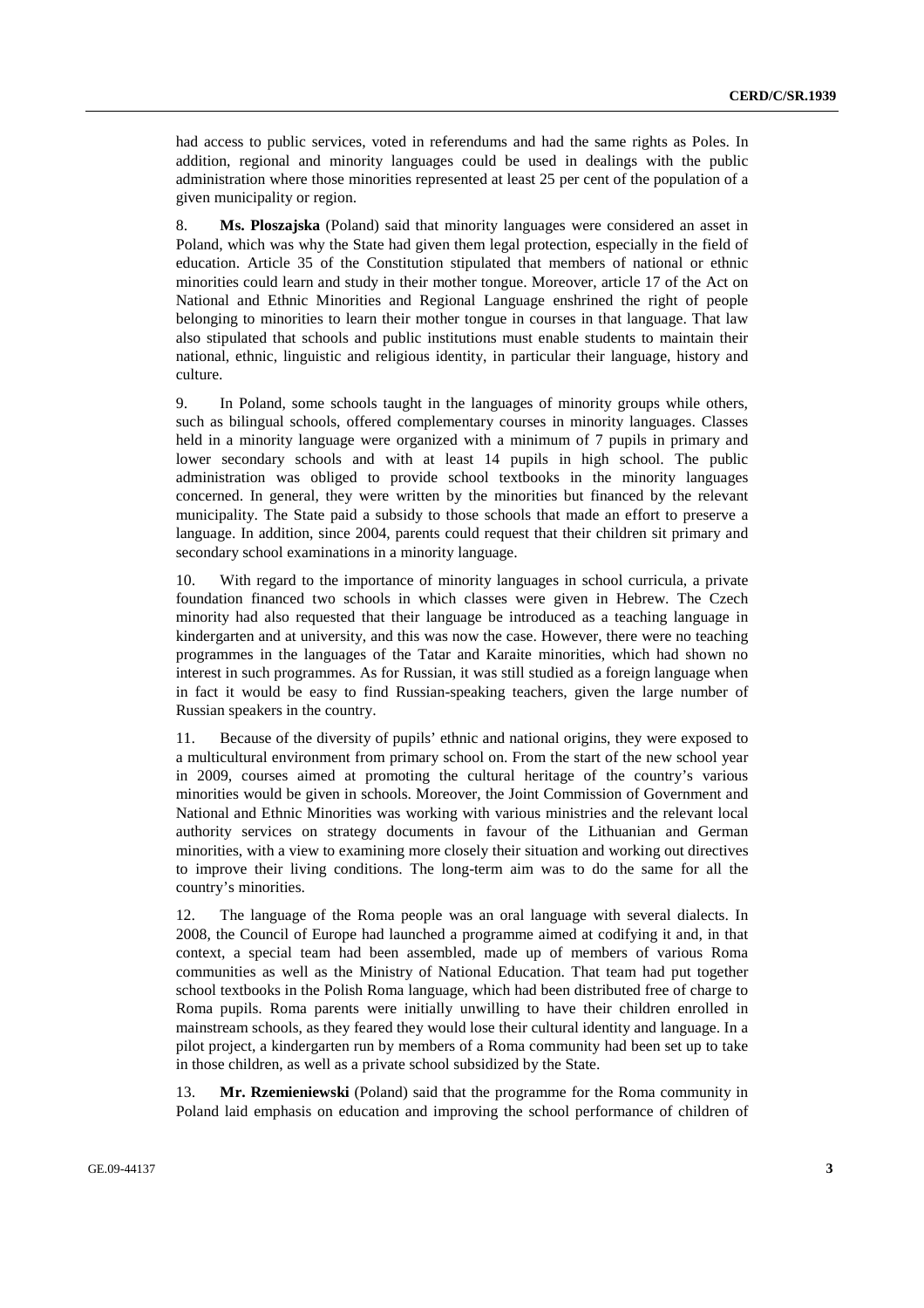that minority. It provided for Roma teaching assistants and support teachers specialized in the particular needs of Roma pupils. They also acted as intermediaries between families and teachers, made sure the children attended school and were better placed to understand their difficulties since they spoke their language. About 100 Roma pupils had received study grants, which the Ministry of National Education hoped would help show members of that community the benefits of education, which was the only path to success in the modern labour market. Those measures were bearing fruit, as demonstrated by the fact that since their introduction the number of Roma children in school had risen significantly.

14. The idea of classes exclusively for Roma pupils, adopted by most European countries to facilitate the schooling of children from that community, had been rejected as harmful, since they tended to isolate the children from the rest of the populace and, for linguistic reasons, made it difficult for them to continue their studies in classes attended by Poles. The Ministry of National Education had prohibited the creation of any new such classes and was gradually closing most of those already in place. Fewer than 100 pupils attended such classes, in those regions where Roma communities were most concentrated, and it was planned that all Roma children would enter the mainstream education system and study alongside other Polish pupils by the start of the school year in September 2010.

15. A new problem concerning the education of young Polish Roma people had, however, emerged. Some of those who had migrated with their families to Scandinavian countries or the British Isles, where they had not attended school, were now returning to Poland with insufficient schooling to enter mainstream education establishments. The relevant authorities would need to find a way of enabling them to catch up without creating a new "Roma class".

16. To maintain the Roma language, which had suffered incursions from English and Polish, it had been necessary to codify it, if only to meet the needs and demands of the modern world and the younger generation. There were web pages and comic strips in the Roma language and various publications with legal texts concerning that community in a Roma legal language that had had to be invented. Finally, from 2010, Krakow University would offer its teaching students courses in the Roma language that would help them communicate with pupils from that community in the future.

17. **Ms. Radziszewska** (Poland) said schooling was free and obligatory from 6 to 15 years of age and that, from 2010, a pilot project would be launched to provide schooling for Roma children aged 3 to 6.

18. **Mr. Wydra** (Poland) said there was nothing to prevent a member of the Roma community joining the police but that, at the time, there were none in the force. That did not mean the police were indifferent to the plight of the Roma people. On the contrary, experienced police officers who had won their confidence looked after their security and were on the watch for any sign of discrimination or intolerance shown towards them.

19. Ethnic profiling was against the law and police officers suspected of it had to answer for their acts. Indeed, the police code of ethics required officers to act impartially and disregard racial, religious, political or other considerations linked to people's ethnic origins when carrying out their duties. Anyone believing their rights in this regard had been violated could make a complaint to the police or approach the Ombudsman, who acted independently. Proven abuses of power by members of the forces of law and order were systematically the subject of disciplinary action.

20. There had been an anti-discrimination campaign within the police force and officers received training to prevent any incitement to racial hatred or xenophobia, as well as discriminatory behaviour resulting from the racial or ethnic origin, sex or sexual orientation of a victim.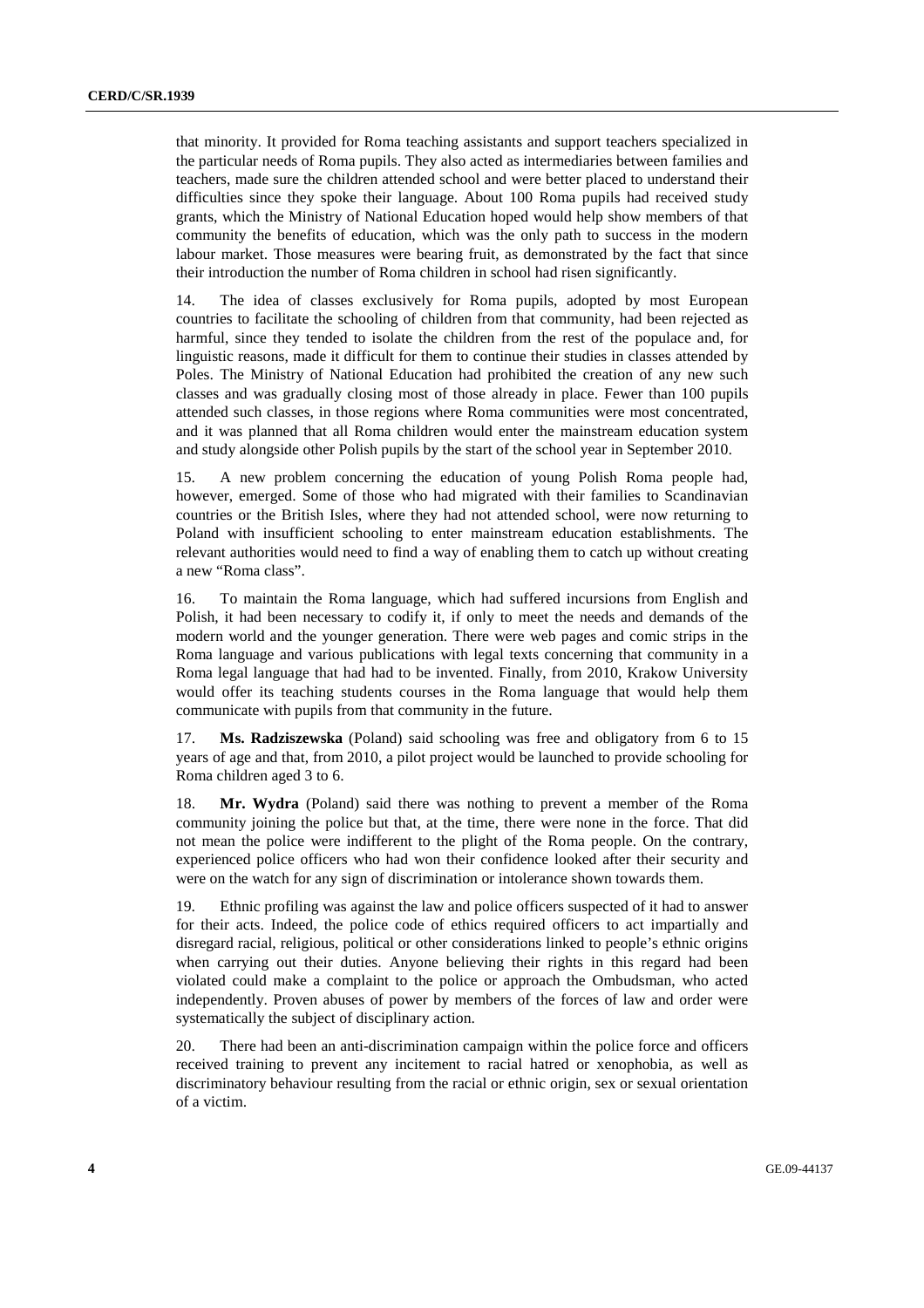21. **Ms. Glowaka-Mazur** (Poland) said the number of complaints from the Roma community over denial of access to basic services was low. She listed several examples of shopkeepers refusing to allow Roma people to enter their establishments. The Ministry of the Interior had always intervened in such cases by appointing a mediator who helped settle those essentially private matters. In such cases, the Roma people had always received compensation.

22. **Ms. Gorzynska** (Poland) said that, under article 91 of the Constitution, the international instruments were part of the domestic legal order and directly applicable. The Constitution also stipulated that the Republic of Poland respect international law. Given that Poland had been a member of the European Union (EU) since 2004, all EU conventions were part of its domestic legal order. The international instruments took precedence over domestic legislation. Since June 2007, Poland had drawn up a list of all court rulings, which showed that, in fact, no court had made reference to the International Convention on the Elimination of All Forms of Racial Discrimination in its judgements. It was, however, quite possible that the courts had failed to report all their rulings. While the courts did not invoke that Convention, they often invoked the European Convention on Human Rights. Poland realized the importance of apprising judges of the content of the international instruments concerning racial discrimination so that they might consult them more. Racially motivated offences and crimes were systematically brought to court. Under article 118 of the Criminal Code, anyone committing a crime of racism leading to the death of the victim was punished with a prison term of from 12 to 25 years. Article 256 of the Criminal Code outlawed the public promotion of fascist and other totalitarian State systems, as well as inciting hatred on the basis of ethnic or racial differences. Article 257 penalized publicly insulting people for their national, ethnic, racial or religious affiliation. Finally, racist motives for a crime were considered an aggravating circumstance.

23. **Ms. Radziszewska** (Poland) said an amendment to article 256 of the Criminal Code was planned to penalize Nazi propaganda websites. With regard to publicizing the Convention within the judicial system, the EU had made funds available for Poland to train magistrates and make them more aware of human rights and racial discrimination issues.

24. **Ms. Petryna** (Poland) said the number of cases of racially motivated offences and crimes brought to court had increased greatly since 2008. That was largely due to the greater public awareness of racism and the fight against racial discrimination, and to the creation of efficient mechanisms for bringing charges and better detecting that kind of crime. There had also been a rise in cases relating to the publication of racist material on the Internet. Several factors lay behind this phenomenon, including the steep rise in the number of people surfing the Web and improved police surveillance of websites. Regrettably, many such cases did not lead to convictions. Frequently it was very difficult to identify those responsible, with many servers located on the territory of other States where the defence of freedom of speech meant that no measures could be taken against them. With regard to organizations that indulged in xenophobic and racist activities, the prosecution had carried out numerous inquiries in line with the measures established in the 2004–2009 National Programme for Counteracting Racial Discrimination, Xenophobia and Related Intolerance. That programme made provision for such organizations to lose their legal status. That had been attempted in various cases but it was often hard to gather proof of such organizations' racist activities and the only way to disband them was to obtain the conviction of their founding members.

25. Attacks on foreigners had also risen and the victims were mostly of African origin. Again, inquiries had been made into all these cases and had led to convictions. With regard to racism in sport, those responsible, if found, were also arrested and charged. At the time, four football fans had been convicted of making racist insults in stadiums.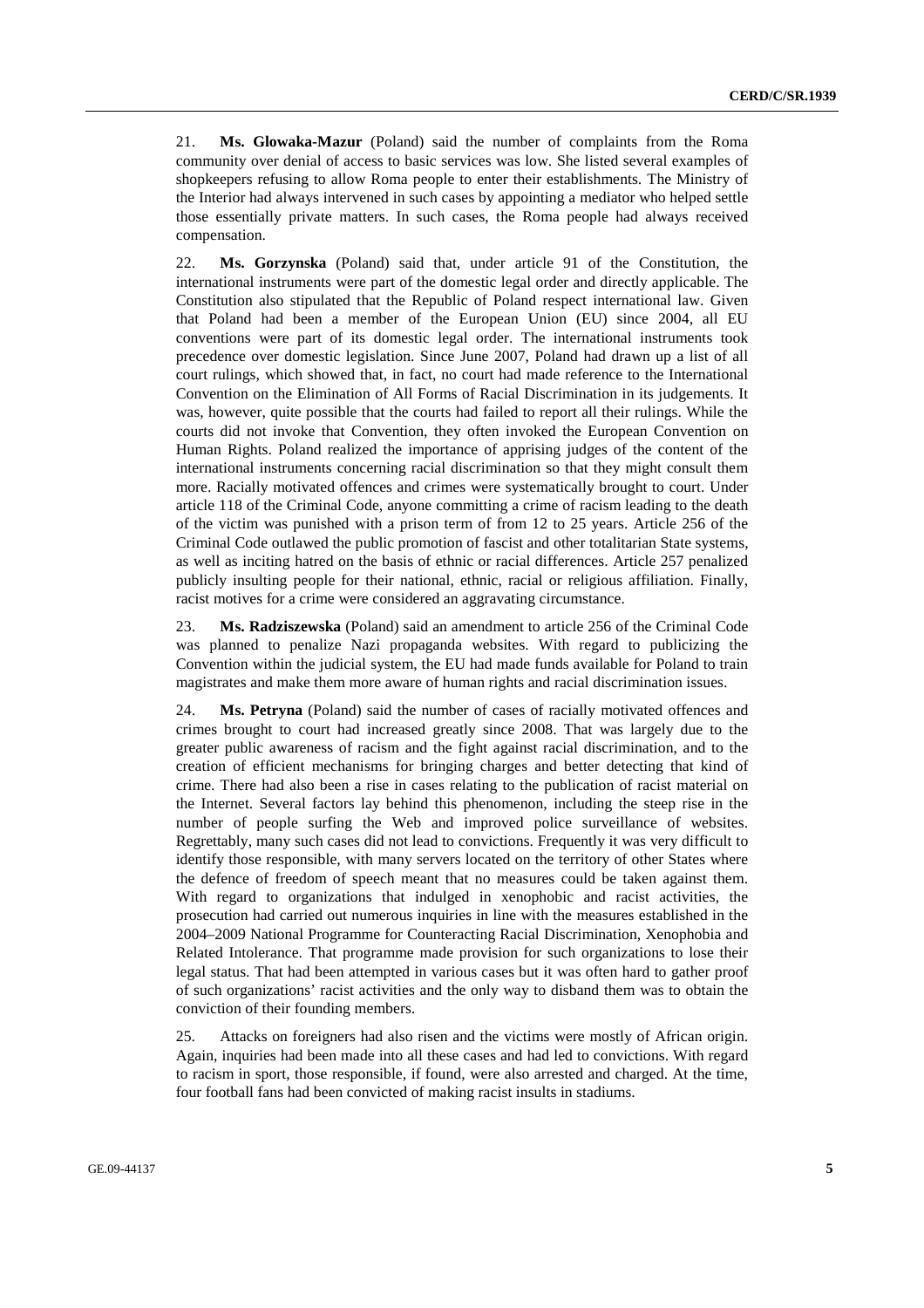26. **Ms. Zemanek** (Poland) took up allegations by various NGOs that Chechens could not obtain temporary residence permits. In general, Chechens had no trouble obtaining refugee status. Those who could not usually received a temporary residence permit, given the risks they ran if they returned to their country of origin. In May 2008, Poland had moved to implement European Union Directive 2004/83/EC on minimum standards for the qualification of third country nationals or stateless persons as refugees or as persons who, for other reasons, needed international protection. That meant that the Chechens could request extra protection from the Polish authorities. Indeed, they constituted the largest foreign group benefiting from protection in Poland. Any refusal to grant refugee status or subsidiary protection could be appealed against.

27. Polish language classes were offered free of charge in all refugee centres and people granted refugee status were obliged to attend such courses for 12 months. Schooling was obligatory for the children of refugees, like other children, until the age of 15, regardless of the child's legal status or nationality. Where children dropped out of school, the relevant education authorities asked social workers to meet the parents of refugee children and others who dropped out of school. It was, however, impossible to take them from their homes to ensure they went to school.

28. Referring to the right of asylum-seekers to State aid, in May 2008, Poland had implemented European Council Directive 2004/83, which aimed at eliminating discrimination in the area of subsidiary protection. All those who received refugee status had the right to benefit from State aid and integration programmes.

29. **Ms. Ploszajska** (Poland) said Poland's education law guaranteed foreign children the same access to education as Polish children. School education was free, even for children who had already reached 16 years of age but had not completed their mandatory schooling. That right was extended to pupils who had completed their mandatory schooling but wished to continue their studies. The main novelty was the establishment of that right for children of refugees and asylum-seekers, as well as the option offered, as in the case of Roma children, to attend courses in the language of their home countries.

30. **Ms. Przygucka** (Poland) said, with regard to access to health care, that foreigners with refugee status received a State subsidy to pay their health insurance premiums and that those who requested refugee status had the same access to health care as people who were fully insured. With regard to HIV/AIDS testing, the Office for Foreigners organized free, anonymous and voluntary testing. Refusal to be tested in no way influenced the appraisal of a foreigner's asylum request. The tests were funded entirely by the State budget, as was the antiretroviral treatment in case of illness. Moreover, measures had been taken to increase awareness of foreign cultures during medical studies, and to combat prejudice against people of other racial or ethnic backgrounds.

31. **Mr. Rapacki** (Poland), answering a question from Mr. Amir on allegations of the presence of secret CIA prisons in Poland to which terrorism suspects had been transferred, said the results of an inquiry into those allegations had been presented to the relevant judicial authorities in Warsaw in April 2009, and that the matter had been classified as a military secret. For the moment, the case remained confidential as proceedings were still under way. Once they were complete and conclusions had been reached, any necessary or requested information would be presented to international bodies.

32. **Mr. Thornberry** said discrimination on the basis of language was often the poor relation when discrimination was discussed, but language held a key place among the basic tools of human rights. It was very difficult to revive a language that had fallen into disuse but one efficient way of doing so could be through the written language. Either way, it would be well to preserve Poland's considerable linguistic heritage. On another note, the non-governmental organization Save the Children had concluded that total immersion in the